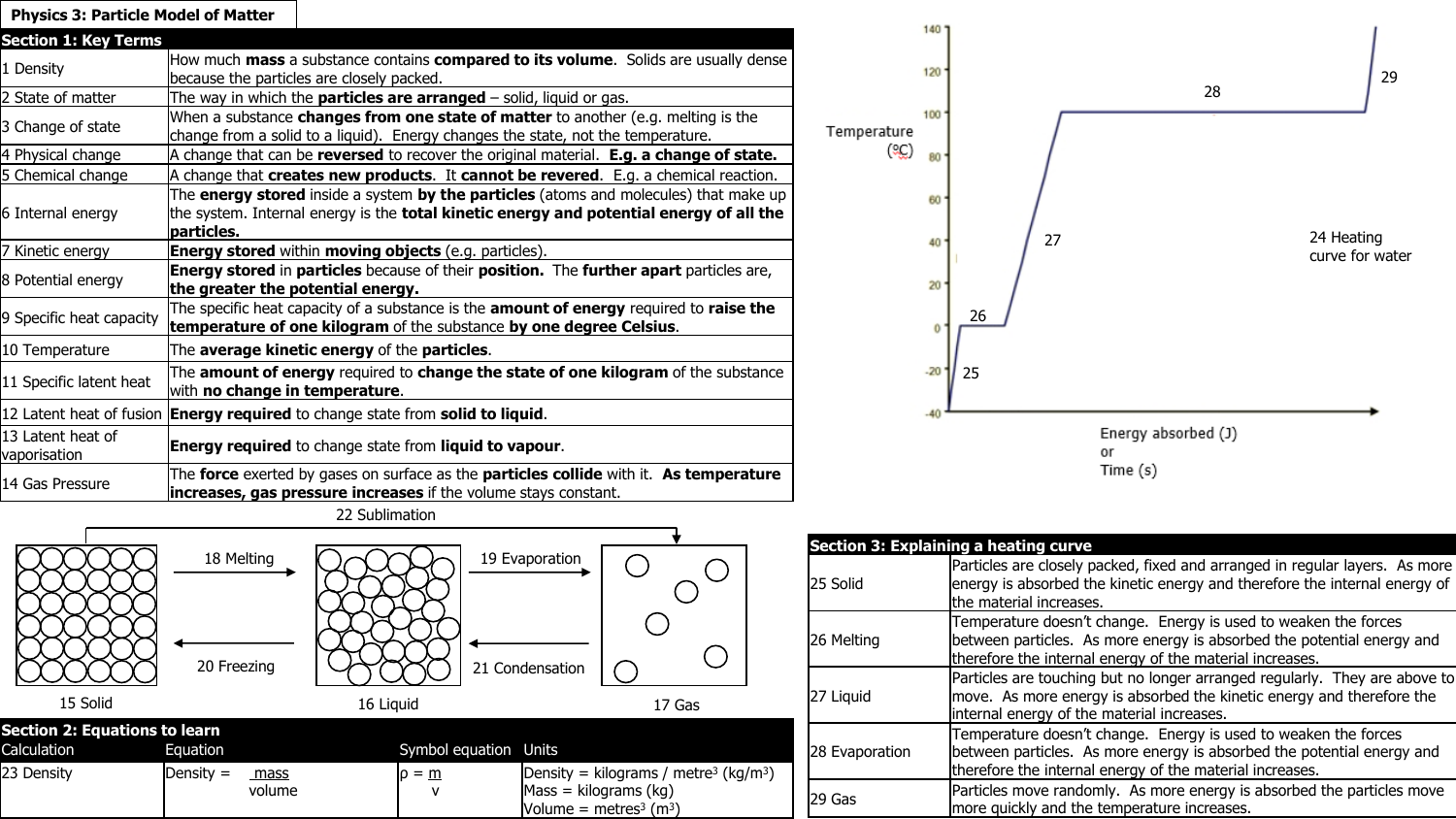#### **30) Finding the Density of a Regular Solid Object**

- Find the mass using a balance.
- Find the volume using the formula: Volume = length x width x height
- Use the formula  $p = m/v$

### **31) Finding the Density of an Irregular Solid Object**

- Find the mass using a balance.
- Find the volume using the formula, large measuring cylinder or a Eureka can.
- If using a Eureka can fill the can up to the spout with water.
- Place a measuring underneath the spout.
- Submerge the object beneath the waters surface, in the can.
- Catch the water that is displaced and drips out of the spout in the measuring cylinder.
- Measure the volume.
- Use the formula  $p = m/v$



### **32) Finding the Density of a Liquid**

- Find the mass of the liquid by placing an empty measuring cylinder on a balance and zeroing the mass
- Then add the liquid to the measuring cylinder to find the mass of the liquid alone.
- Find the volume by reading off the measuring cylinder.
- Use the formula  $p = m/v$

# **33) Specific Heat Capacity (recap P1)**

- Amount of energy required to raise 1kg of a material by 1°C.
- Energy = mass x Specific x change in temp Heat Capacity

Units of S.H. C are  $J/k$  <sup>o</sup>C

# **34) Specific Latent Heat**

- The amount of energy needed to change the state of 1Kg of material from one state to another without changing the temperature.
- Energy = mass x specific latent heat
- $F = m x l$

Units S.L.H are J/kg

## **35) Internal Energy**

- Particles are always moving. The distance between them can change.
- The higher the temperature the faster they move and the bigger the distances between them.
- The particles have:
- $\triangleright$  kinetic energy how much they are moving
- $\triangleright$  potential energy how far apart from each other the particles are.
- Gases have the most potential energy as their particles are furthest apart.
- The **internal energy** of a system is the total kinetic and potential energy of all the particles in the system.

## **36) Particle Motion In a Gas**

Gas particles are moving **randomly** and **freely**. They have high kinetic energy. The higher the temperature the more kinetic energy they move faster.

Gas particles **collide** with each other and the walls of the container creating a **force** at **right angles** to the container.

 $\text{pressure} = \text{force}(\text{N})$ (Pa) or  $(N/m<sup>2</sup>)$ 

) area (m<sup>2</sup>)

The total force exerted by all the particles is called **gas pressure.**

If the gas **temperature increases** at a constant volume, the pressure will increase as the particles will have more kinetic energy and so **collide** more **frequently** and with more **force**.